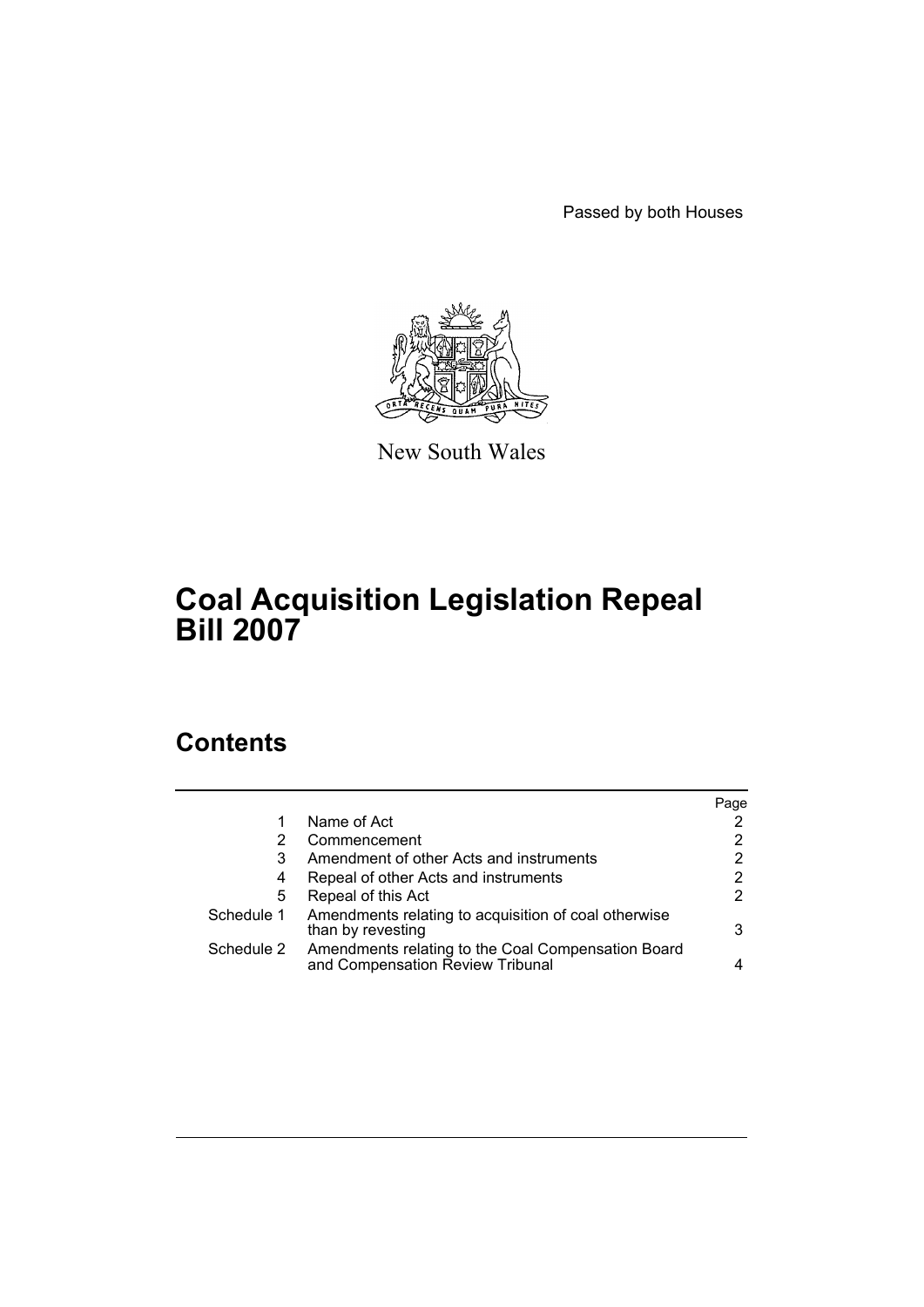*I certify that this public bill, which originated in the Legislative Assembly, has finally passed the Legislative Council and the Legislative Assembly of New South Wales.*

> *Clerk of the Legislative Assembly. Legislative Assembly, Sydney, , 2007*



New South Wales

# **Coal Acquisition Legislation Repeal Bill 2007**

Act No , 2007

An Act to amend, and eventually repeal, the *Coal Acquisition Act 1981*, the *Coal Ownership (Restitution) Act 1990* and certain other legislation relating to the acquisition and restitution of rights with respect to coal, and to make consequential amendments to certain other legislation.

*I have examined this bill and find it to correspond in all respects with the bill as finally passed by both Houses.*

*Assistant Speaker of the Legislative Assembly.*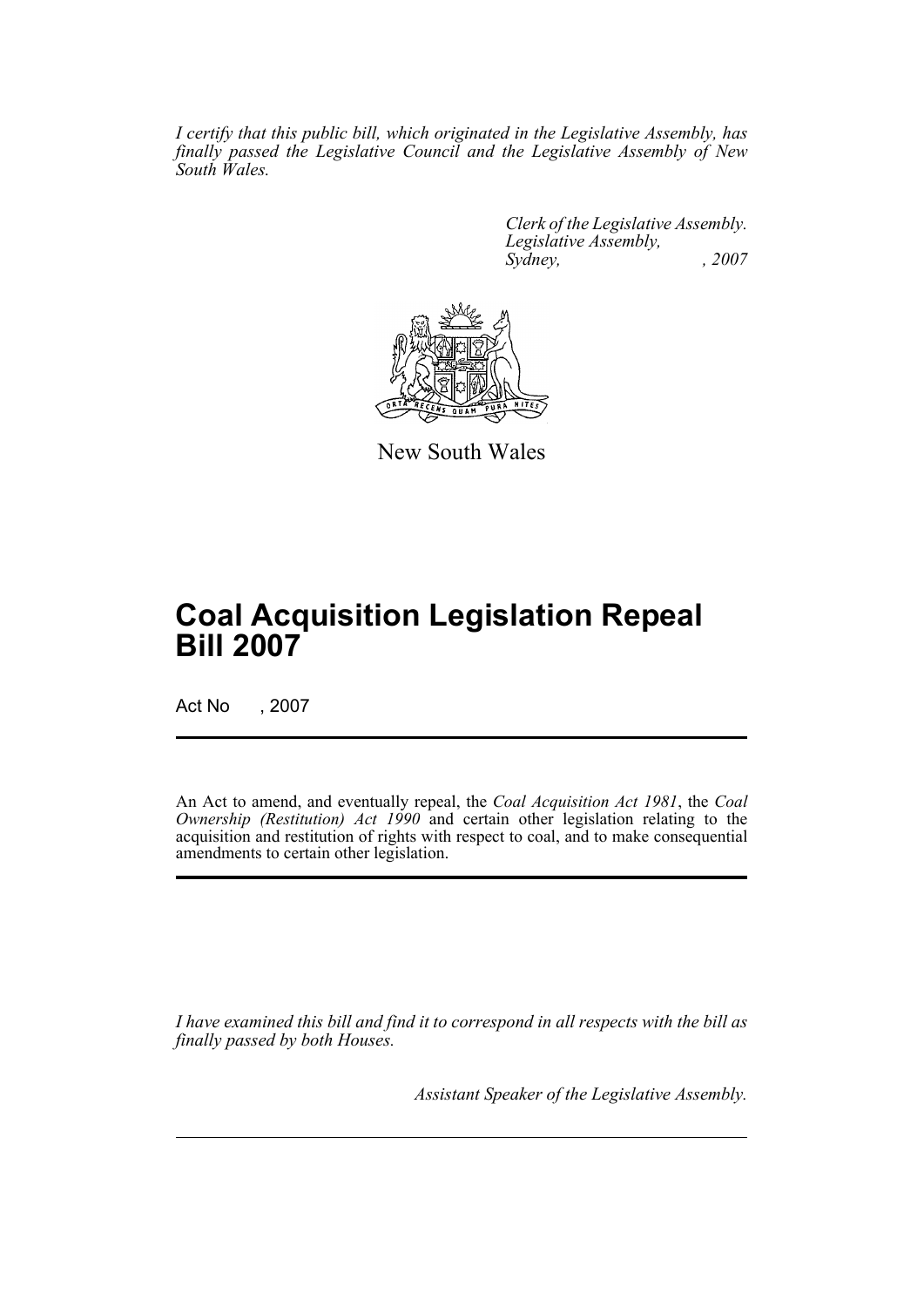## <span id="page-2-0"></span>**The Legislature of New South Wales enacts:**

## **1 Name of Act**

This Act is the *Coal Acquisition Legislation Repeal Act 2007*.

## <span id="page-2-1"></span>**2 Commencement**

- (1) This Act commences on the date of assent, except as provided by subsection (2).
- (2) Section 4 and Schedule 2 commence on a day or days to be appointed by proclamation.
- (3) Different days may be appointed for the commencement of a single provision of section 4 or Schedule 2 for the purpose of commencing the repeals or amendments effected by the provision on different days.

## <span id="page-2-2"></span>**3 Amendment of other Acts and instruments**

The Acts and instruments specified in Schedules 1 and 2 are amended as set out in those Schedules.

### <span id="page-2-3"></span>**4 Repeal of other Acts and instruments**

The following Acts and instruments are repealed:

- (a) the *Coal Acquisition Act 1981*, and the *Coal Acquisition (Compensation) Arrangements 1985* and *Coal Acquisition (Re-acquisition Arrangements) Order 1997* made under that Act,
- (b) the *Coal Mining (Amendment) Act 1981*, and the *Coal Acquisition (Transitional Provisions) Regulation 1982* made under that Act,
- (c) the *Coal Ownership (Restitution) Act 1990*, and the *Coal Ownership (Restitution) Regulation 2005* made under that Act.

## <span id="page-2-4"></span>**5 Repeal of this Act**

- (1) This Act is repealed on the day following the day on which all of the provisions of this Act have commenced.
- (2) The repeal of this Act does not, because of the operation of section 30 of the *Interpretation Act 1987*, affect any amendment made by this Act.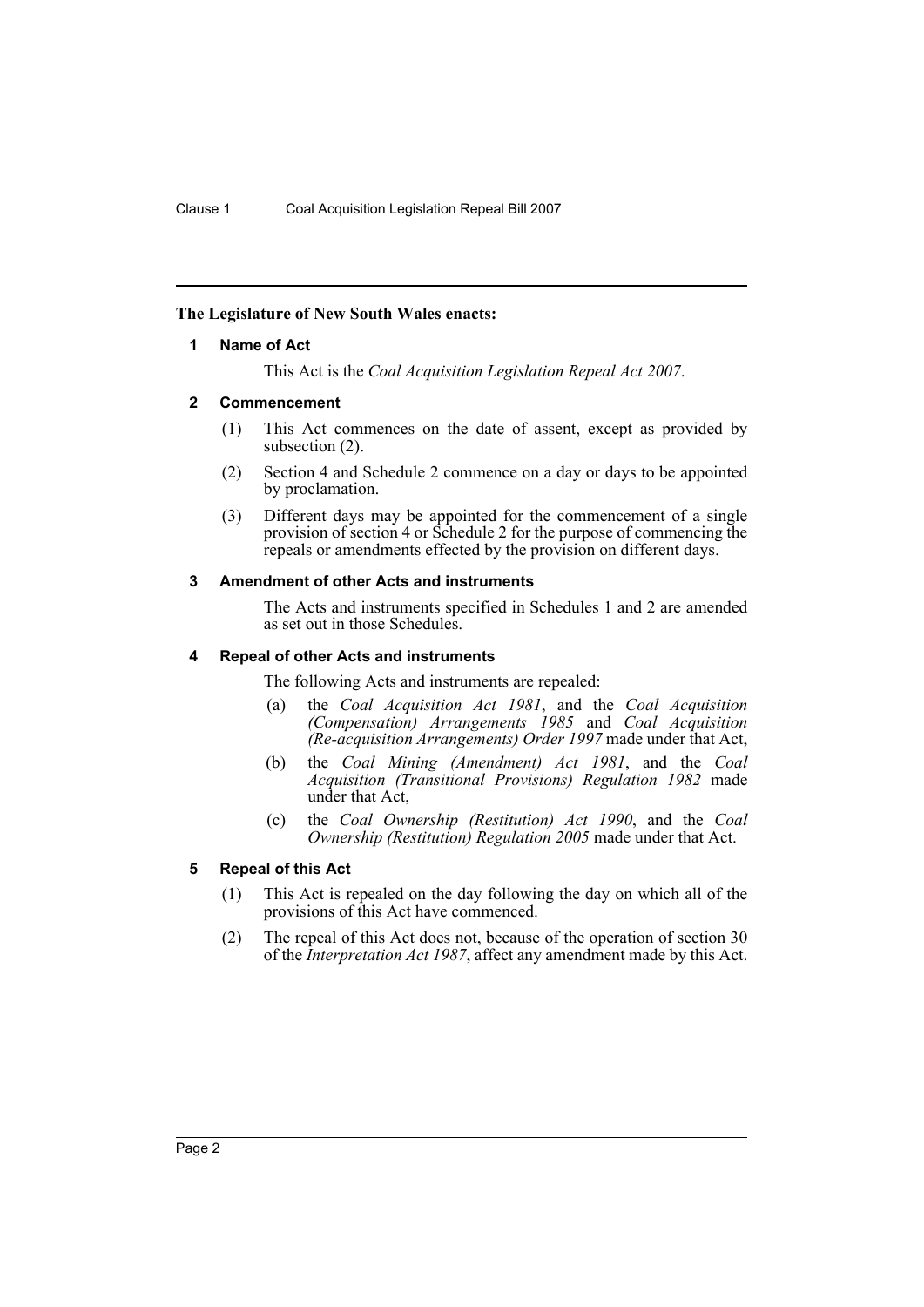Amendments relating to acquisition of coal otherwise than by revesting Schedule 1

# <span id="page-3-0"></span>**Schedule 1 Amendments relating to acquisition of coal otherwise than by revesting**

(Section 3)

## **1.1 Coal Acquisition Act 1981 No 109**

**Section 5B Acquisition of coal on behalf of the Crown otherwise than by revesting**

Omit section 5B (3) and (4).

## **1.2 Coal Acquisition (Re-acquisition Arrangements) Order 1997**

**Part 4 Voluntary acquisition of coal by agreement** Omit the Part.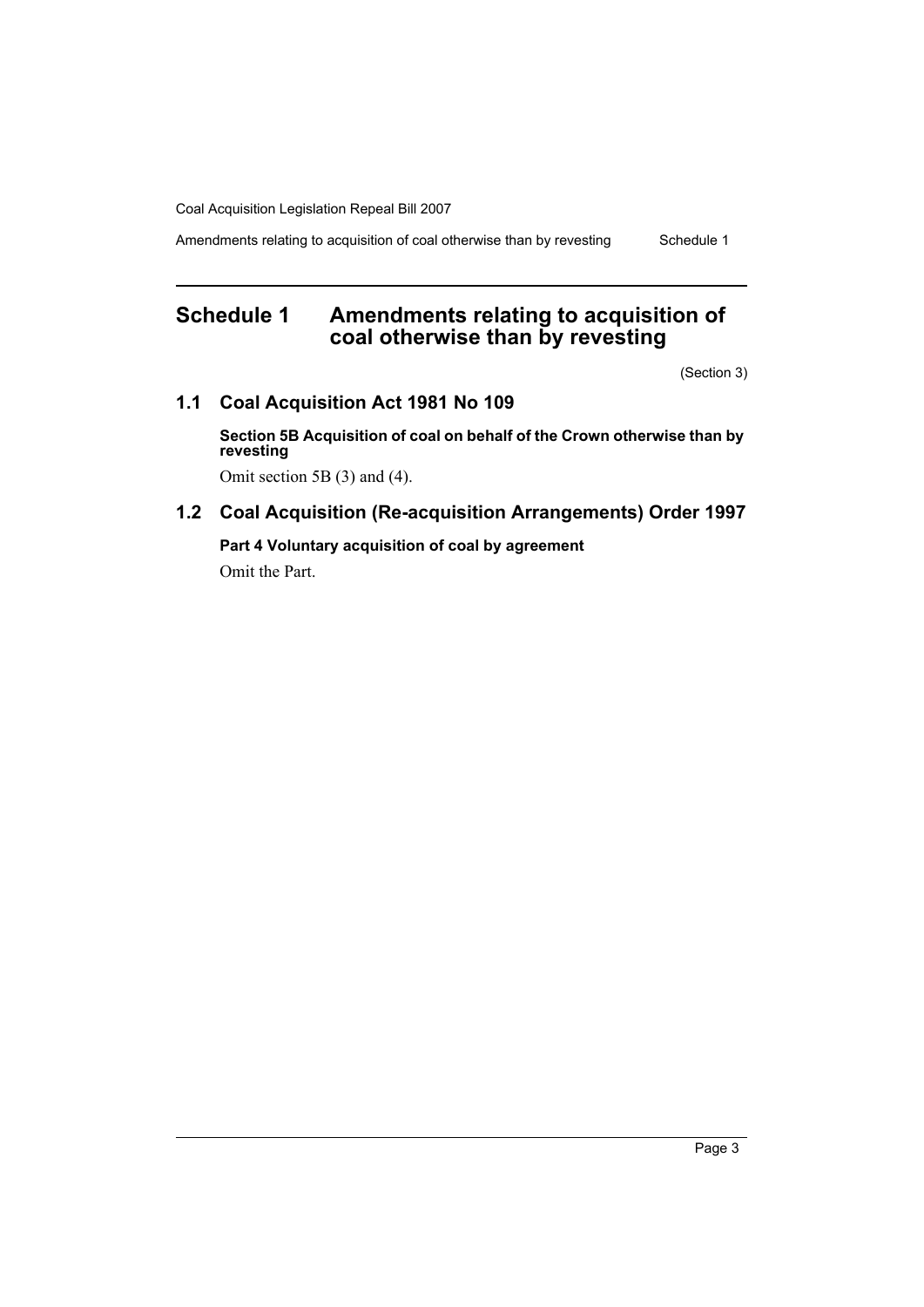Schedule 2 Amendments relating to the Coal Compensation Board and Compensation Review Tribunal

## <span id="page-4-0"></span>**Schedule 2 Amendments relating to the Coal Compensation Board and Compensation Review Tribunal**

(Section 3)

## **2.1 Coal Acquisition (Compensation) Arrangements 1985**

## **[1] Clauses 4, 5, 6, 26, 26A and 26B**

Omit the clauses.

## **[2] Clause 29 Decisions of Compensation Review Tribunal**

Insert after clause 29 (3A):

(3B) A claim or application may not be remitted pursuant to subclause (2) (b) or  $(3)$  (b) as a consequence of any decision made after the commencement of this subclause to allow an appeal.

### **[3] Schedule 1 Provisions with respect to the Compensation Board and the Compensation Review Tribunal**

Omit the Schedule.

## **2.2 Freedom of Information Regulation 2005**

## **Schedule 3 Public authorities**

Omit the matter relating to the Coal Compensation Board from Part 3 of the Schedule.

## **2.3 Mining Act 1992 No 29**

## **[1] Schedule 6 Savings, transitional and other provisions**

Insert at the end of clause 1 (1): *Coal Acquisition Legislation Repeal Act 2007*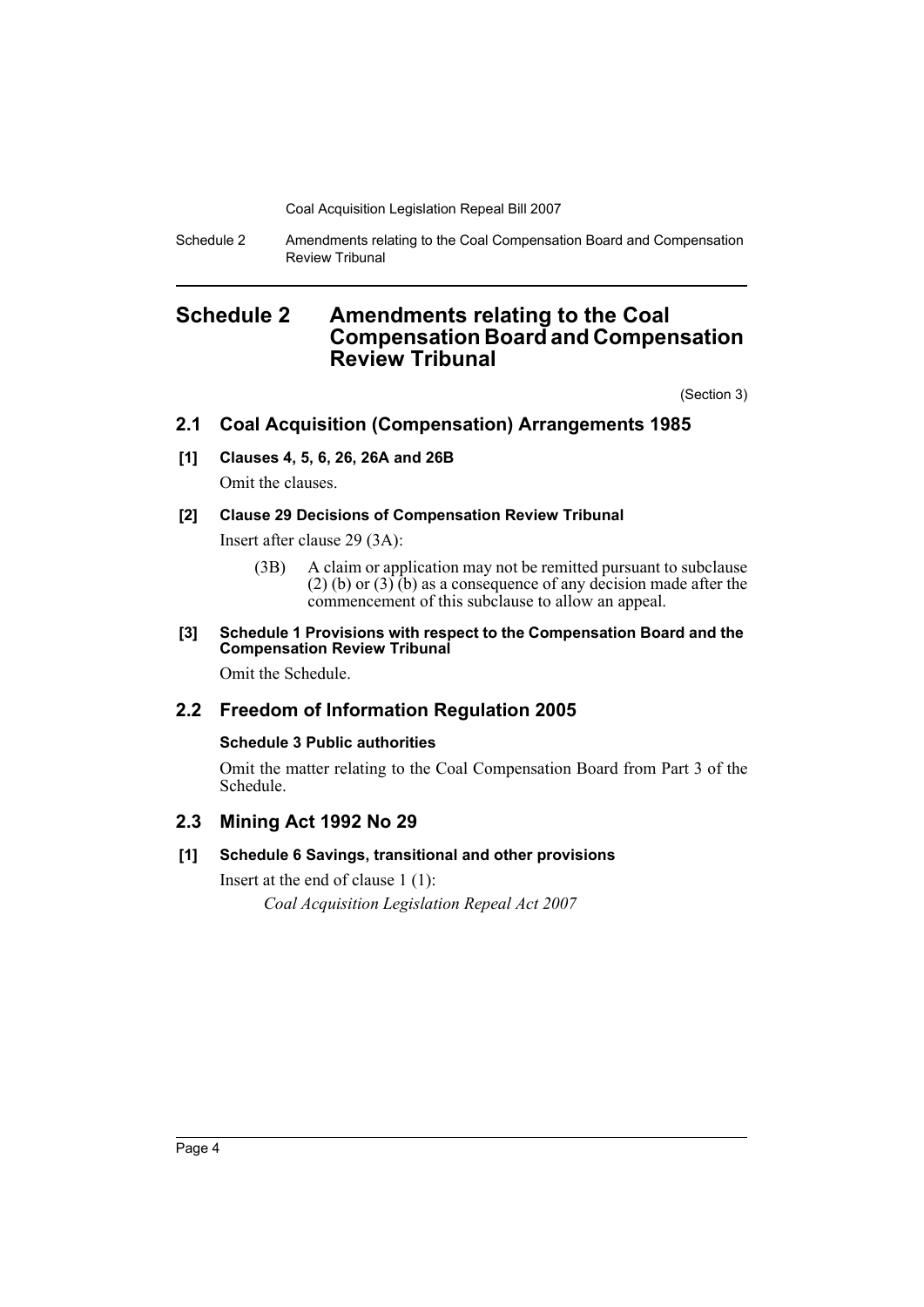Amendments relating to the Coal Compensation Board and Compensation Review Tribunal Schedule 2

#### **[2] Schedule 6**

Insert at the end of the Schedule, with appropriate Part and clause numbers:

## **Part Provisions consequent on the enactment of the Coal Acquisition Legislation Repeal Act 2007**

#### **Definitions**

In this Part:

*Board* means the New South Wales Coal Compensation Board established under the 1985 Arrangements.

*the 1985 Arrangements* means the *Coal Acquisition (Compensation) Arrangements 1985*, as in force immediately before the commencement of this Part.

*the 1990 Act* means the *Coal Ownership (Restitution) Act 1990*, as in force immediately before the commencement of this Part.

*the 1997 Order* means the *Coal Acquisition (Re-acquisition Arrangements) Order 1997*, as in force immediately before the commencement of this Part.

*Tribunal* means the New South Wales Coal Compensation Review Tribunal established under the 1985 Arrangements.

## **Abolition of Board and Tribunal**

- (1) The Board and the Tribunal are abolished.
- (2) Any person who, immediately before the commencement of this Part, held office as a member of the Board or the Tribunal ceases to hold office as such on that commencement.
- (3) A person who ceases to hold office pursuant to this clause is not entitled to compensation because of that loss of office.

#### **Assets of the Board**

Any assets that, immediately before the commencement of this Part, were available for use for the purposes of the Board become available, on that commencement, for use for the purposes of the Department.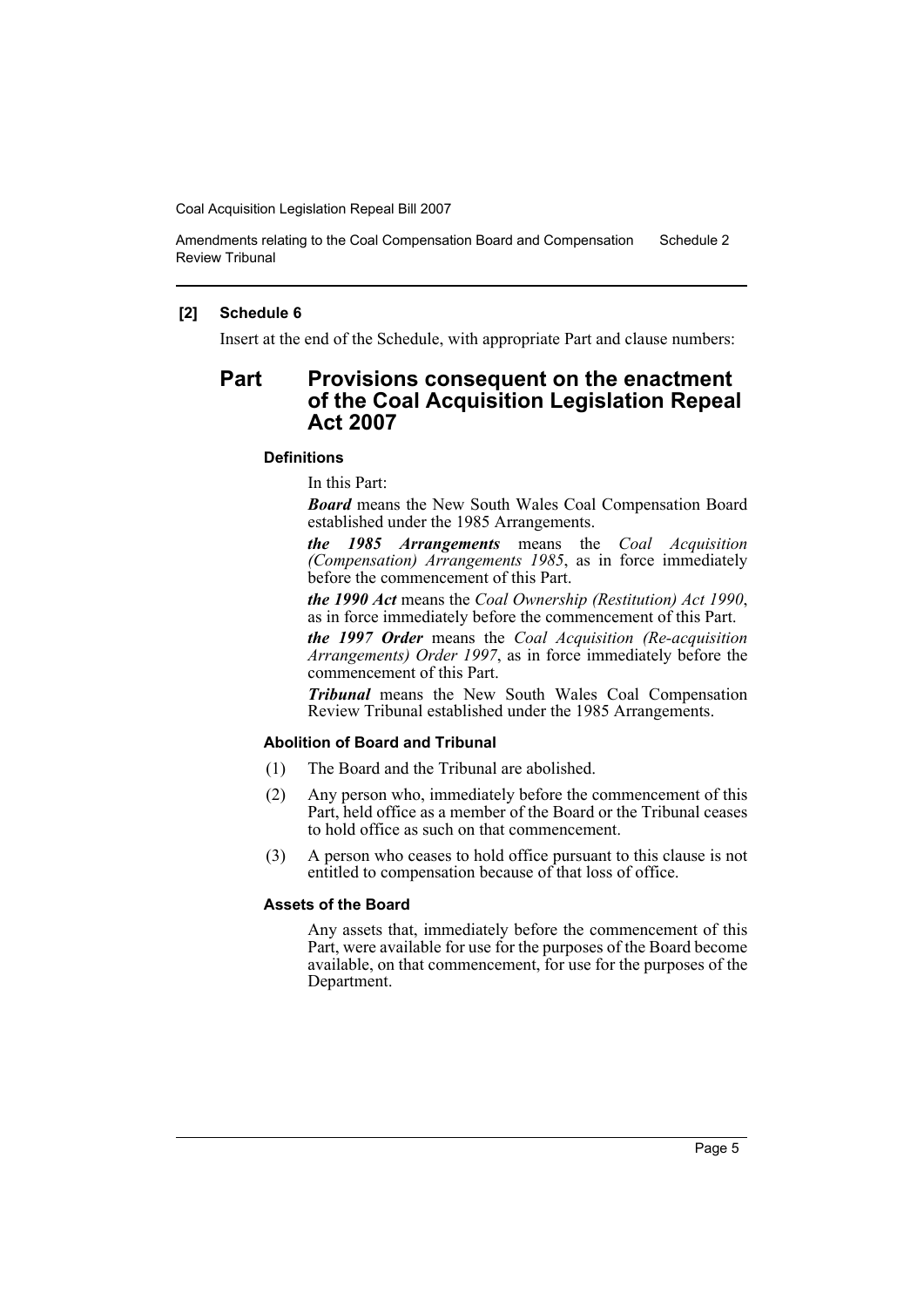Schedule 2 Amendments relating to the Coal Compensation Board and Compensation Review Tribunal

#### **Annual report**

- (1) The Board's obligations with respect to the preparation of annual reports under clause 7 of the 1985 Arrangements are taken to have become, on the commencement of this Part, the Director-General's obligations.
- (2) A report prepared by the Director-General pursuant to such an obligation in relation to any period may form part of the Department's report under the *Annual Reports (Departments) Act 1985* in relation to the same period.

#### **Pending claims under the 1985 Arrangements**

- (1) Any claim under the 1985 Arrangements that had not been determined before the commencement of this Part is to be determined by the Director-General.
- (2) The provisions of the 1985 Arrangements apply to:
	- (a) the determination of such a claim, and
	- (b) the payment of compensation in connection with such a claim,

as if references in those provisions to the Board were references to the Director-General.

#### **Pending appeals under the 1985 Arrangements**

- (1) Any appeal under the 1985 Arrangements that had not been determined before the commencement of this Part is to be determined by the Land and Environment Court.
- (2) The provisions of the 1985 Arrangements apply to the determination of such an appeal as if references in those provisions to the Tribunal were references to the Land and Environment Court.
- (3) In particular, the costs incurred by a party in respect of such an appeal are to be borne by that party, as provided by clause 12 of Schedule 3 to the 1985 Arrangements, and are not to be the subject of any order by the Land and Environment Court.
- (4) Proceedings on such an appeal are taken to be proceedings in Class 3 of the Land and Environment Court's jurisdiction.
- (5) Rules may be made under the *Land and Environment Court Act 1979* in relation to such an appeal.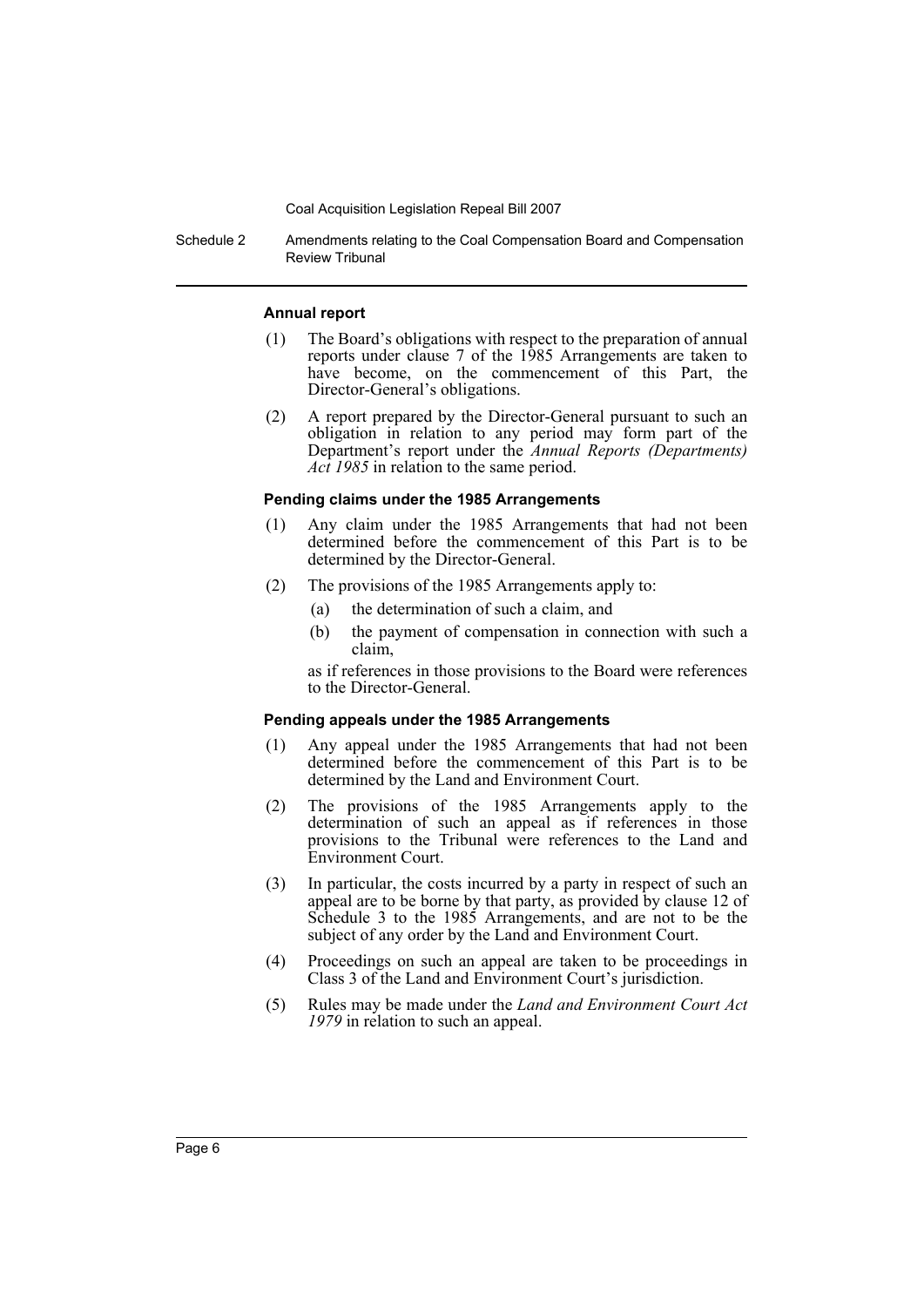Amendments relating to the Coal Compensation Board and Compensation Review Tribunal Schedule 2

#### **New appeals under the 1985 Arrangements**

- (1) A person may, in accordance with the 1985 Arrangements, appeal to the Land and Environment Court against:
	- (a) any determination or refusal of a claim following a decision made by the Board before the commencement of this Part, or
	- (b) any determination or refusal of a claim following a decision made by the Director-General on or after the commencement of this Part.
- (2) The provisions of the 1985 Arrangements apply to the determination of such an appeal as if:
	- (a) references in those provisions to the Tribunal were references to the Land and Environment Court, and
	- (b) references in those provisions to the Board, in relation to any decision referred to in subclause (1) (b), were references to the Director-General.
- (3) In particular:
	- (a) the fee for filing a process to commence such an appeal is the fee prescribed by the 1985 Arrangements, and not the fee prescribed under the *Land and Environment Court Act 1979*, and
	- (b) the costs incurred by a party in respect of such an appeal are to be borne by that party, as provided by clause 12 of Schedule 3 to the 1985 Arrangements, and may not be the subject of any order by the Land and Environment Court.
- (4) Proceedings on such an appeal are taken to be proceedings in Class 3 of the Land and Environment Court's jurisdiction.
- (5) Rules may be made under the *Land and Environment Court Act 1979* in relation to such an appeal.

#### **Pending applications under the 1997 Order**

- (1) Any application under the 1997 Order that had not been determined before the commencement of this Part is to be determined by the Director-General.
- (2) The provisions of the 1997 Order and 1985 Arrangements apply to:
	- (a) the determination of such an application, and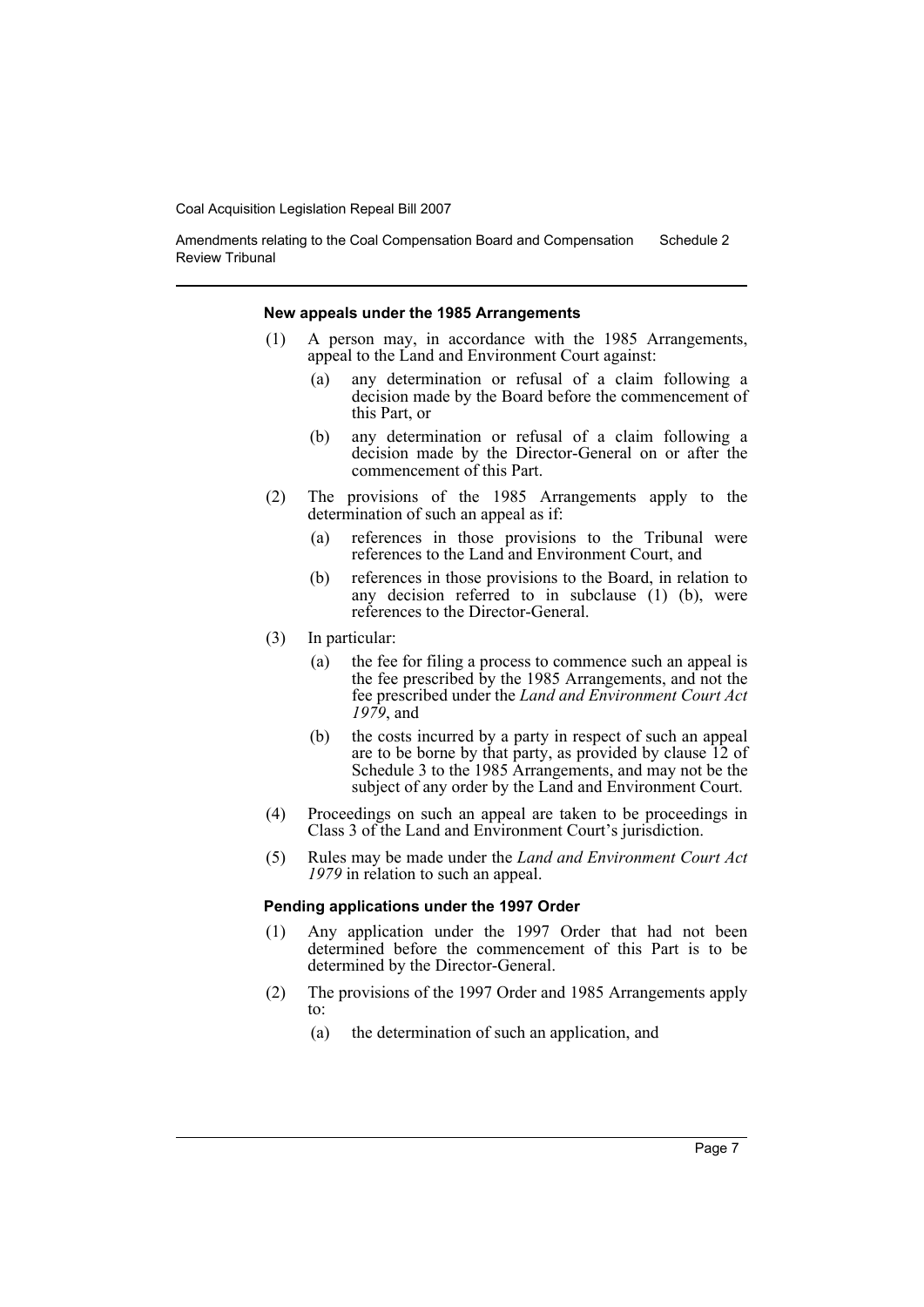Schedule 2 Amendments relating to the Coal Compensation Board and Compensation Review Tribunal

> (b) the payment of compensation in connection with such an application,

> as if references in those provisions to the Board were references to the Director-General.

#### **Pending appeals under the 1997 Order**

- (1) Any appeal under the 1997 Order that had not been determined before the commencement of this Part is to be determined by the Land and Environment Court.
- (2) The provisions of the 1997 Order and 1985 Arrangements apply to the determination of such an appeal as if references in those provisions to the Tribunal were references to the Land and Environment Court.
- (3) In particular, the costs incurred by a party in respect of such an appeal are to be borne by that party, as provided by clause 12 of Schedule 3 to the 1985 Arrangements, and are not to be the subject of any order by the Land and Environment Court.
- (4) Proceedings on such an appeal are taken to be proceedings in Class 3 of the Land and Environment Court's jurisdiction.
- (5) Rules may be made under the *Land and Environment Court Act 1979* in relation to such an appeal.

#### **New appeals under the 1997 Order**

- (1) A person may, in accordance with the 1997 Order, appeal to the Land and Environment Court against:
	- (a) any determination or refusal of a claim following a decision made by the Board before the commencement of this Part, or
	- (b) any determination or refusal of a claim following a decision made by the Director-General on or after the commencement of this Part.
- (2) The provisions of the 1997 Order and 1985 Arrangements apply to the determination of such an appeal as if:
	- (a) references in those provisions to the Tribunal were references to the Land and Environment Court, and
	- (b) references in those provisions to the Board, in relation to any decision referred to in subclause (1) (b), were references to the Director-General.